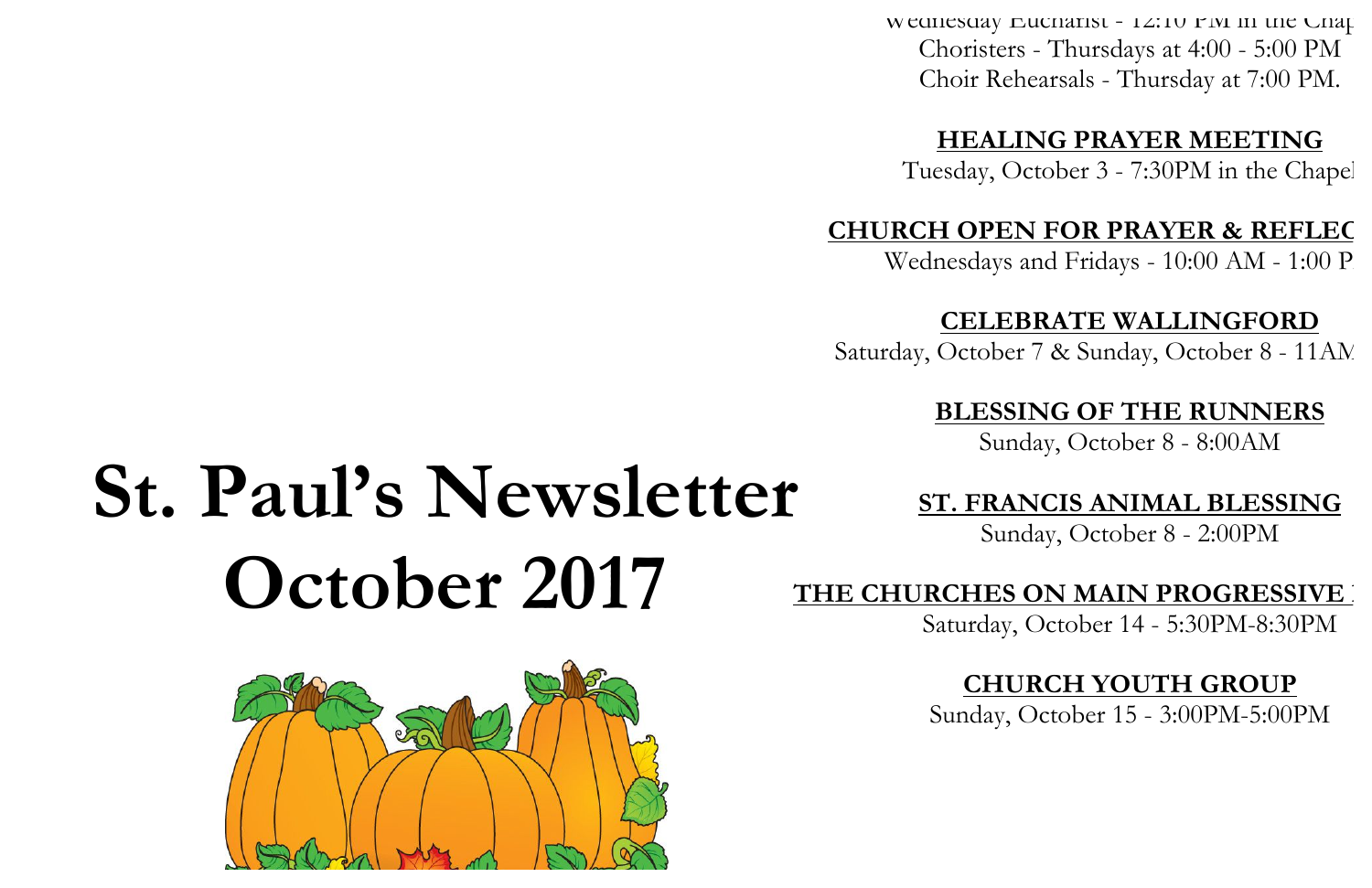something of value. "If you enjoy a movie," he asks, "don't you tell people about it? You're asking them to spend money so they can enjoy it too. Isn't asking people to support a worthwhile organization even more important?"

I suspect the Dalai Lama and Desmond Tutu would agree with my friendChurch School in the classroom starts on Sunday, Octob The Book of Joy, they claim that by giving of ourselves and our resources mith and Helen Stowe with begin their Pre-K and Kind we make space for more to be given to us – more meaning, more life and off with the creation story. Church School students in fi "more, more and more" joy. sixth grades will start their journey into, "Growing Faith.

Maybe you've seen this yourself. I have a family member who went from constantly worrying about money to taking the leap to *give away* more than the thought he could afford. And you know what happened? He realized  $h_{\rm c}^{\rm K}$  and  $h_{\rm c}^{\rm K}$  and  $h_{\rm c}^{\rm K}$  and  $h_{\rm c}^{\rm K}$  and  $h_{\rm c}^{\rm K}$  and  $h_{\rm c}^{\rm K}$  and  $h_{\rm c}^{\rm K}$  and  $h_{\rm c}^{\rm K}$  and  $h_{\rm c}^$ had more than he thought, more than he needed. Giving generously to his Genesis, including creation and the flood. On October church and other things he cared about became a source of peace, confidented by a new youth group is starting up! Youth in grades and, yes, joy. As the Dalai Lama and Desmond Tutu say, money can buy are welcome. Please stay tuned for more details! happiness, if we spend it on other people (and, I would add, organizations that serve people.) rotation, graciously taught by Kelly Cozzi, Kristen Carab  $\frac{R}{2}$ ebecca Abbate, will focus on Jesus and Peter walking on

All this reminds me of the Prayer attributed to St. Francis: *Lord, make us instruments of your peace. Where there is hatred, let us sow love; where there is injury, pardon; where there is discord, union; where there is doubt, faith; where there is despair, hope; where there is darkness, light; where there is sadness, joy. Grant that we may not so much seek to be* 

*consoled as to console,*

*to be understood as to understand; to be loved as to love.*

*For it is in giving that we receive; it is in pardoning that we are pardoned;* Choir rehearsals are held on Thursdays from 7 - 9 pm. *and it is in dying that we are born to eternal life. Amen.*



### Now is a great time to join the Choir or Cho<sub>1</sub>

Choristers is open to any child in 1st grade or older.

**"In Giving We Receive"** is the theme of this year's stewardship effort. *PRehearsals for the Choristers are held weekly from 4:00* invite you to join me in praying the St. Francis prayer every day from now you or someone you know is interested please contact until November 5, All Saints' Sunday, the day of our Stewardship Rrundictor Lav Lindsay at musicdirector@stpaulswallingford

## **Christian Education**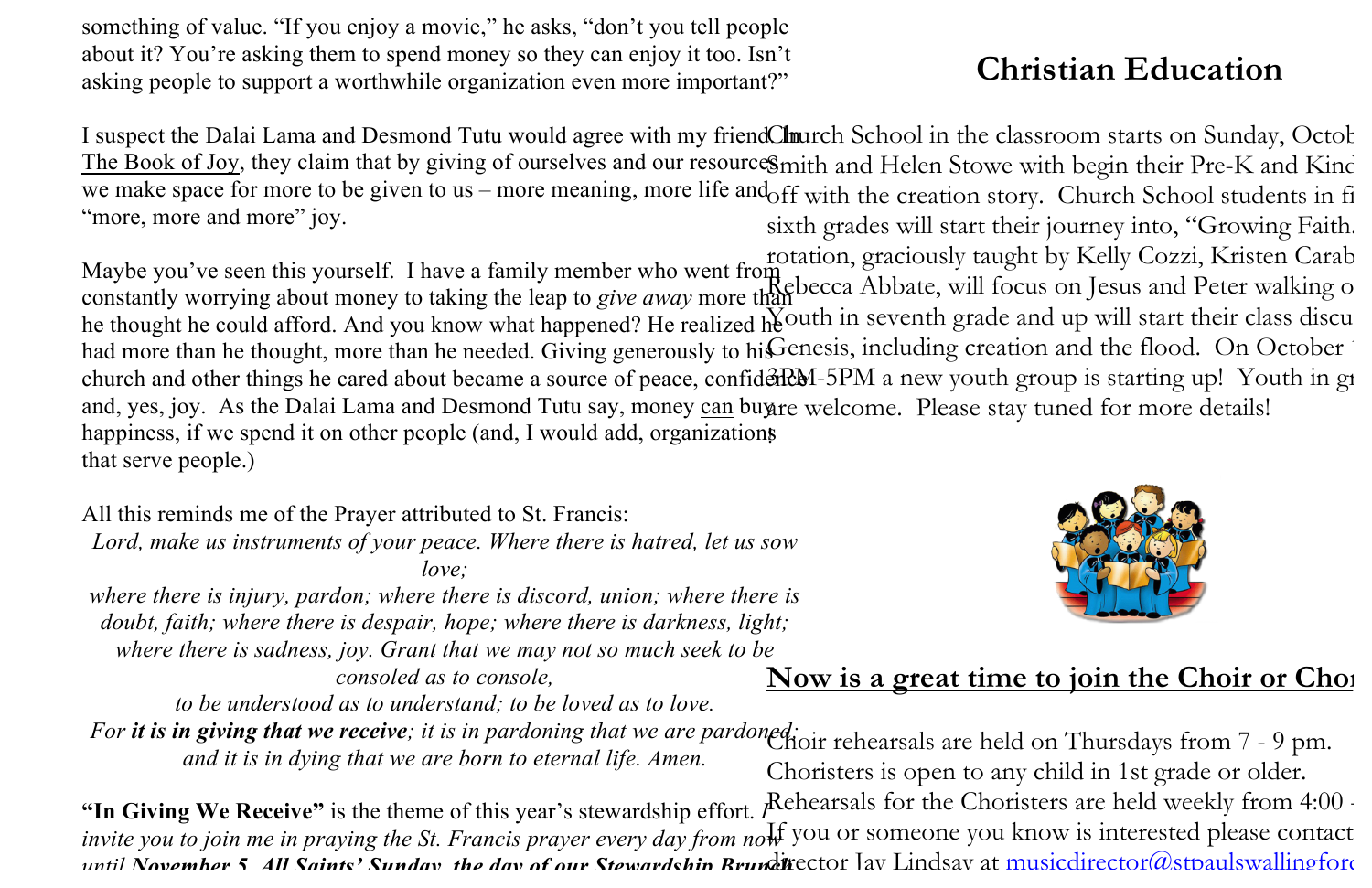mornings at 9:00 in Wilkinson Hall. If you have any questions, pleases). Preparation for this celebration of Christian initi contact Amy Foster *afoster@choate.edu* or 203-697-2758. All are includes a formal application and participation of parents welcome--drop by and check it out! godparents in our Baptism Workshop and Rehearsal. Ple

any inquiries to the Rector at 203-269-5050 or

Celebrate Wallingford --St Paul's will again have a booth in rector@stpaulswallingford.org.

front of the church at this year's Celebrate Wallingford on Saturday, October 7 from 11:00 AM-6:00 PM and Sunday, October 8 from 11:00 AM- 5:00 PM. Volunteers are needed both days to hand ou**t Aurch Open for Prayer & Reflection --**Wedn Paul's tote bags along with pet treats announcing the St Francis Animal Blessing. A sign-up sheet will be posted in the rear of the little or as much of the time as needed. Schedule for ope church. Contact Carole Ireland at 203-988-7405 for additional information. Fridays - 10 AM-1 PM. ALL are welcome to come and s church for October, November and December is posted the church with special attention to Advent. We would l the church open for Advent, Monday, December 4 through

**The Churches on Main Progressive Dinner** --Saturday<sub>Gervais</sub> @ (203) 314-9368 or rggervais50@gmail.com. October 14, 2017 from 5:30-8:30 PM. Join us for a three course dinner! The first course will be held at First Congregational Church, followed by the main course at First Baptist. Dessert and a unified **Readers – Ushers – Crucifers – Acolytes –Chalic** worship services, with the combined church choirs, will end the evening at St Paul's. The suggested donation is \$5.00 per person. Baked goods/desserts are needed for the dessert tables. Look for the sign up sheet in the rear of the church. Contact Carole Ireland at would be greatly appreciated! 203-988-7405 for additional information. December 23. Please sign up. For information please contact General General General General General General General General General General General General General General General General General General General General Ge Please check your schedules for services and times you a you are unable to fulfill your obligation, please obtain a s yourself! If you would also inform the parish office of a Thank you.

**School Supplies for IRIS --**The Girls' Friendly Society is collecting school supplies for Integrated Refugee and Immigrant Services in New Haven. These supplies are needed throughout the and sales are booming! We still have some openings for year, as backpacks filled with basic supplies are given to newly arriving children to begin their schooling. The schooling children their schooling. The schooling children the<br>The schooling **Thrift Shop News --**Thank you to all who have step help out with the Thrift Shop this year. It has made a big associates". Please consider volunteering for a 3 hour shi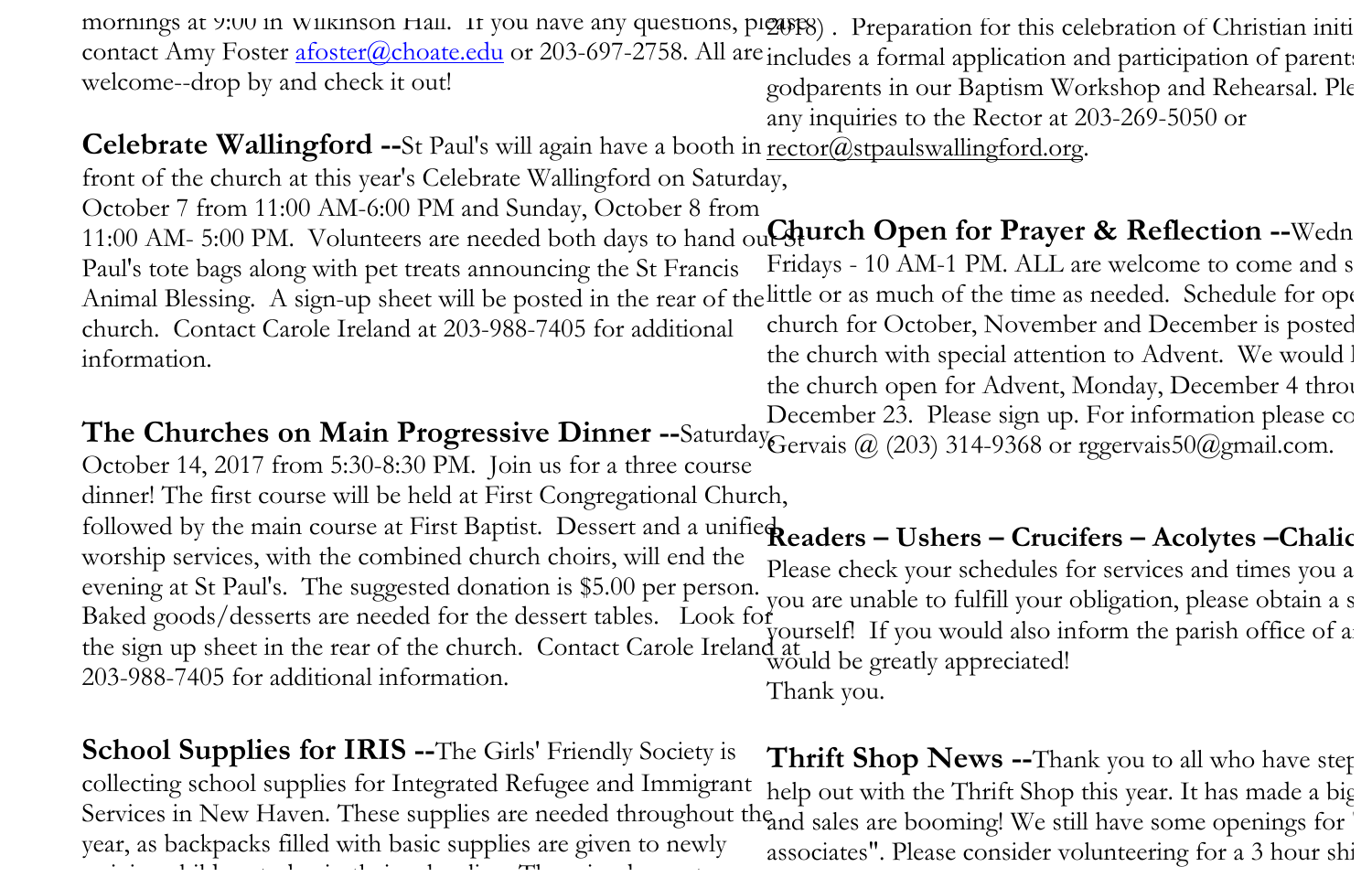so, please go to our website at stpaulswallingford.org and follow the link. If you need further assistance, please email us at stpaulswallingford@gmail.com. We'll also be taking pictures a church on select Sundays so those not online may participate. S tuned!

**New Email Addresses** --We now have standardized email addresses which should be easier for you to remember. Effective immediately, please use the following:

For the Rev. Dee Anne Dodd, Rector rector@stpaulswallingford.org

For Jay Lindsay, Music Director musicdirector@stpaulswallingford.org

For Frances Chamberlain, Director of Christian Education & Formation christianeducation@stpaulswallingford.org

For Jennifer Parsons, Administrative Assistant NEW ADDRESS office@stpaulswallingford.org

For Ted Hartsoe, Parish Treasurer treasurer@stpaulswallingford.org



St. Paul's Episcopal Church

The parish office is open Tuesday – Friday 9:00 AM – The telephone number is (203) 269-5050. E-mail – office@stpaulswallingford.org  $Fax - (203) 269 - 3813$ Web Site – www.stpaulswallingford.org If we are not in the office, please leave a mess

#### **VESTRY**

| Rector, The Rev. Dee Anne Dodd | 20 |
|--------------------------------|----|
| rector@stpaulswallingford.org  |    |
| Senior Warden, Chuck Maynard   | 2( |
| cblmaynard $@at$ .net          |    |
| Junior Warden, Gene Gervais    | 20 |
| rggervais $50$ @gmail.com      |    |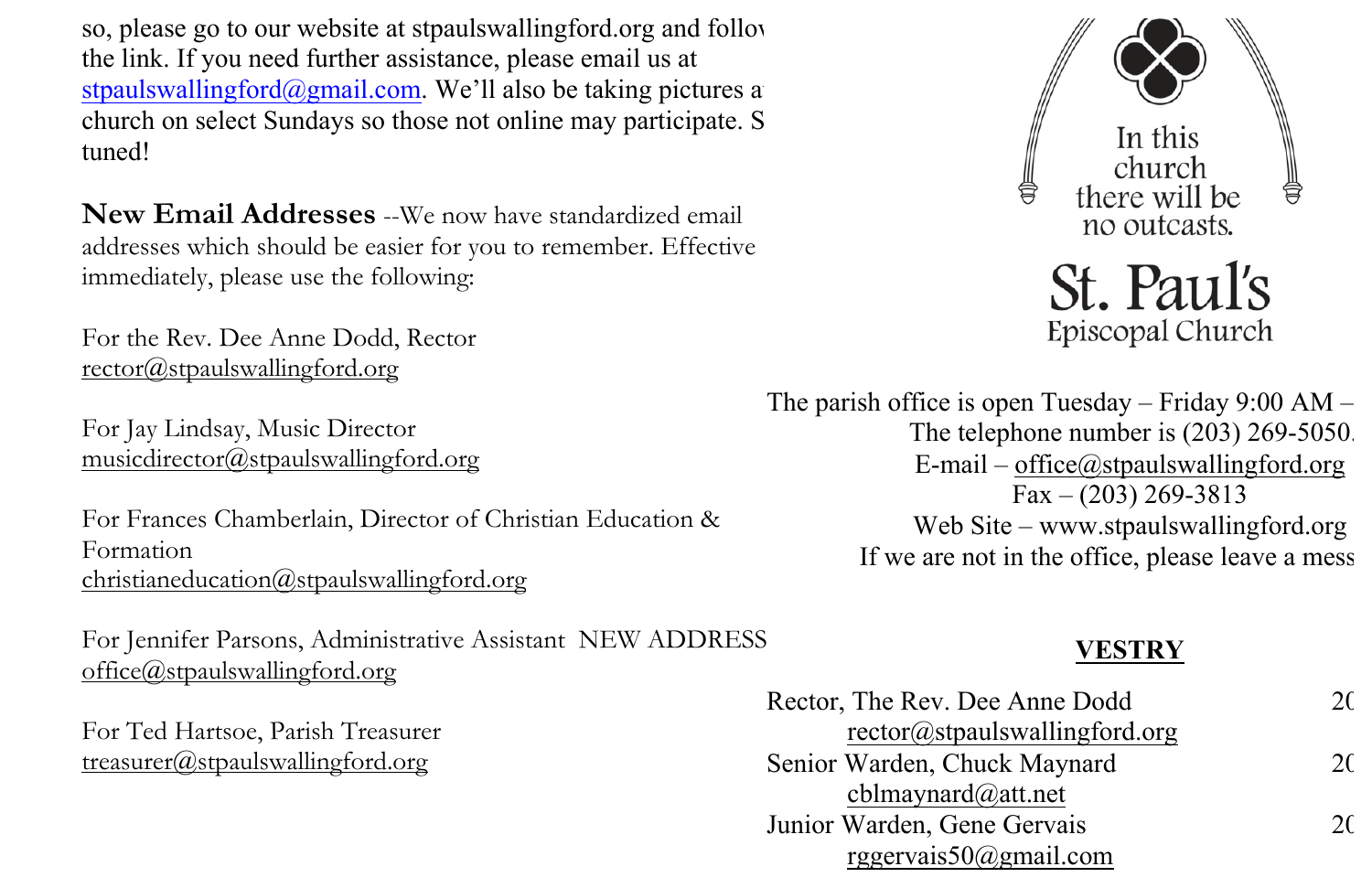| $Ildaley0426(a)$ hotmail.com |
|------------------------------|
| <b>Holly Frost</b>           |
| hollyfrost@comcast.net       |
| <b>Beth Kennedy</b>          |
| beth.kennedy@heart.org       |
| Kristin Liu                  |
| awsumbliu $\omega$ gmail.com |
| Ralph Nardi                  |
| ralph.nardi@gmail.com        |
| George Richardson            |
| g.richardson27@comcast.net   |
|                              |

Holly Frost **Example 203-887-525 Teasurer's Report:** The treasurer's report for August Beth Kennedy **203-506-0797** and \$25,000 from the General Fund to the Money Market Fund to the Money Market Fund to the Money Market Fund to the Money Market Fund to the Money Market Fund to the Money Market Fund to the Mon Kristin Liu 203-507-714 Kilition to the budget, but a formality to enable ongoing Ralph Nardi 203-265-38533 also passed out copies of the 2016 Auditors report. George Richardson 203-269-10<sup>20</sup>17 audit to be conducted next summer. and approved as submitted. As approved in July, the  $Tr$ to provide a cushion for ongoing operating expenses. The paid. We usually approve a transfer of this type at this time recommendations were made. Arrangements have been The various accounts and access authorizations were presented by

the Treasurer and reviewed by the Vestry. Additional au for some of the accounts were approved and signature cards Bank will be updated.

Updates were provided from liaisons to the following com-

#### **Please advise us of - change of address or telephone numbers**

- **- illness, hospitalizations, deaths**
- **- requests for baptisms, weddings, etc**

**Times for St. Paul's Sunday Service Comcast Cable Channel 18 Please advise us of - change of address or telephone numbers<br>
<b>Property:** Three designs prepared by Dan Lyon were re **Frontier Channel 99 www.WPAA.TV** - **WPAA on the Internet Sunday - 5:00 PM Monday - 8:00 AM Wednesday - 2:00 PM**

**Christian Formation:** There is still a need for church s teachers, especially for the middle school classes..

**ECCT:** St. Paul's hosted the fall gathering of the South Regional Ministry Network and met Rachel Field, our ne missionary.

the Vestry. The design for an all wood railing on either  $\epsilon$ altar was unanimously approved. Dan will prepare a detailed at  $\mathbf{I}$ with measurements that can be used to solicit bids from The telephone vote to approve the purchase of a new refr the kitchen was discussed and the vote documented in the September